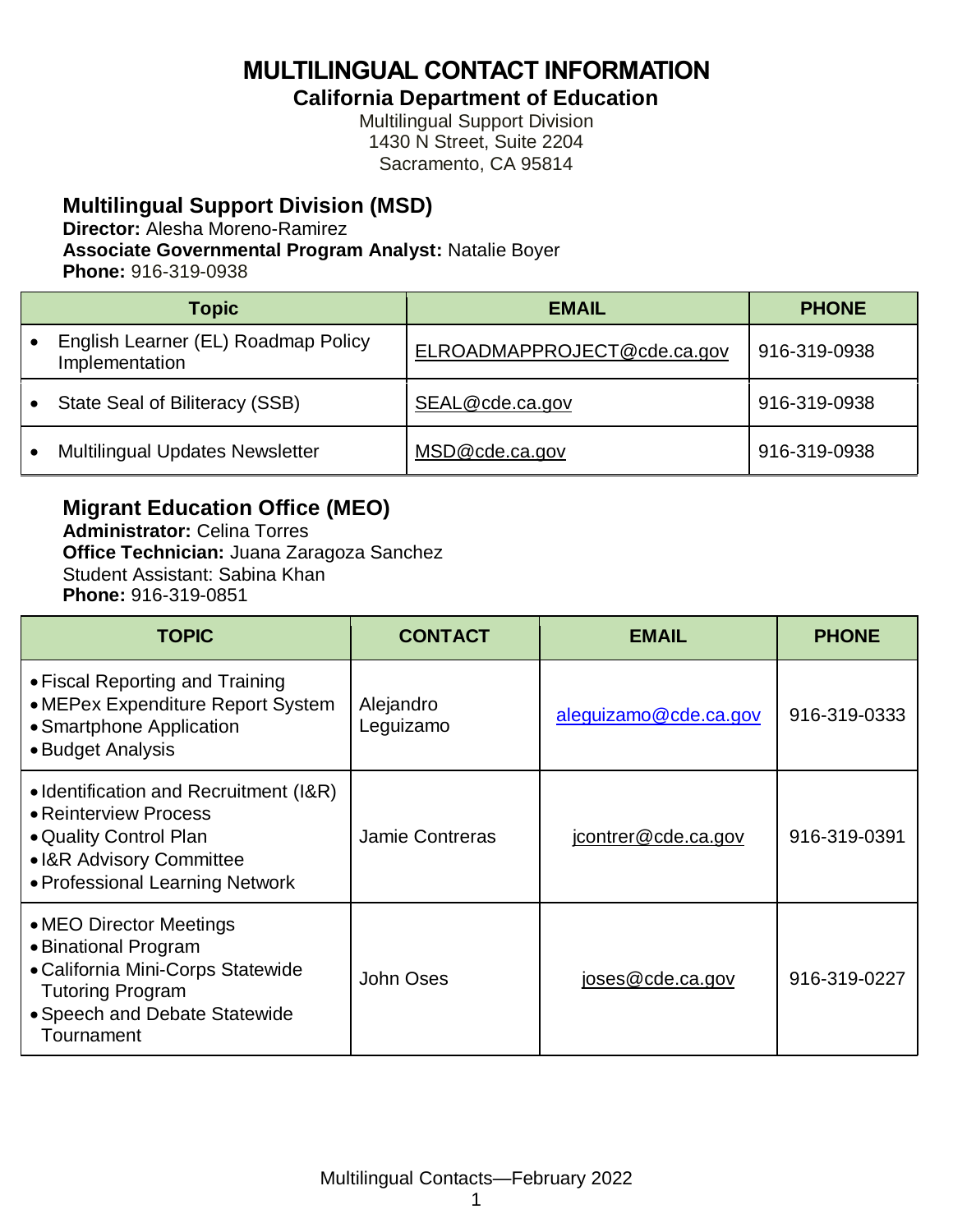| <b>TOPIC</b>                                                                                                                                                                                             | <b>CONTACT</b>         | <b>EMAIL</b>         | <b>PHONE</b> |
|----------------------------------------------------------------------------------------------------------------------------------------------------------------------------------------------------------|------------------------|----------------------|--------------|
| • Family Biliteracy Program<br>• California Preschool Instructional<br><b>Network Lead</b>                                                                                                               | Lizette Rocha          | Irocha@cde.ca.gov    | 916-323-2241 |
| • Data Collection and Reporting<br>• California Migrant Student<br><b>Information Network</b><br>• Consolidated State Performance<br>Report<br>• National Migrant Student<br><b>Information Exchange</b> | Juli Auld              | jauld@cde.ca.gov     | 916-319-0410 |
| • Parent Engagement<br>• Parent State Conference<br>• State Parent Advisory Council<br>• Interpreters/Translators                                                                                        | Jessica Costa          | jcosta@cde.ca.gov    | 916-319-0394 |
| • State Service Delivery Plan<br>• Every Student Succeeds Act<br>(ESSA) State Plan<br>• Comprehensive Needs Assessment<br>• Policy Analysis                                                              | <b>Melissa Mallory</b> | mmallory@cde.ca.gov  | 916-319-0730 |
| • eMEP Online Application and<br><b>Budget Revision System</b><br>• Request for Applications                                                                                                             | Teresa Palomino        | tpalomino@cde.ca.gov | 916-319-0678 |

#### **Language Policy and Leadership Office**

**Administrator:** Elena Fajardo **Office Technician:** Angela McCauley-Johnson **Main Office Phone:** 916-319-0845

|                                                  | <b>TOPIC</b>                                                                                                                                                      | <b>CONTACT</b>    | <b>EMAIL</b>                                                                        | <b>PHONE</b> |
|--------------------------------------------------|-------------------------------------------------------------------------------------------------------------------------------------------------------------------|-------------------|-------------------------------------------------------------------------------------|--------------|
|                                                  | <b>Multilingual Parent Newsletter</b><br>Early Learning, Dual Language<br>Learner/EL, P-3 Liaison<br><b>EL Students with Disabilities</b>                         | Marcela Rodriguez | mrodriguez@cde.ca.gov                                                               | 916-323-5410 |
| $\bullet$<br>$\bullet$<br>$\bullet$<br>$\bullet$ | <b>Bilingual Coordinators Network</b><br><b>Multilingual Education</b><br><b>CA Education for a Global</b><br>Economy Initiative<br>Dual Language Immersion Grant | Lorrie Kelling    | Ikelling@cde.ca.gov<br>bcn@cde.ca.gov<br>multilingual@cde.ca.gov<br>DLIG@cde.ca.gov | 916-319-0386 |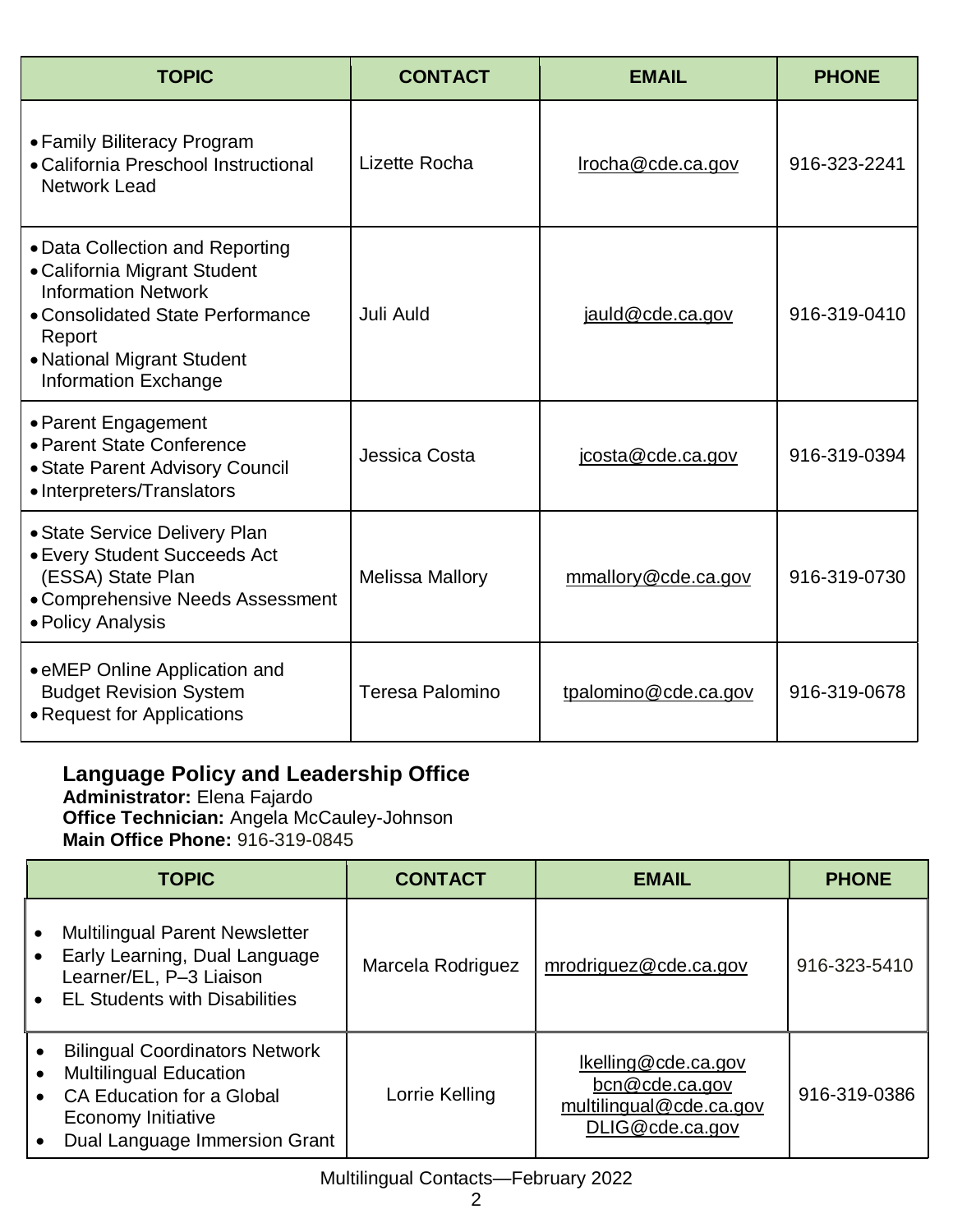|                                                  | <b>TOPIC</b>                                                                                                                                                                                                                                  | <b>CONTACT</b>          | <b>EMAIL</b>                                                   | <b>PHONE</b> |
|--------------------------------------------------|-----------------------------------------------------------------------------------------------------------------------------------------------------------------------------------------------------------------------------------------------|-------------------------|----------------------------------------------------------------|--------------|
| $\bullet$                                        | English Language Development<br>(ELD) Standards<br><b>ELD Video Series</b><br><b>Content Standards Liaison</b><br><b>Research Publication</b>                                                                                                 | <b>Gustavo Gonzalez</b> | ggonzalez@cde.ca.gov                                           | 916-319-0420 |
|                                                  | <b>Educator Workforce</b><br><b>Implementation Grant: EL</b><br>Roadmap Policy Implementation<br><b>Observation Protocol for</b><br><b>Teachers of English Learners</b><br>and Reclassification<br>Continuous Improvement<br>Reclassification | Sandra Covarrubias      | scovarrubias@cde.ca.gov<br>leap@cde.ca.gov<br>OPTEL@cde.ca.gov | 916-319-0267 |
| $\bullet$<br>$\bullet$<br>$\bullet$              | <b>Local Control and Accountability</b><br>Plan Federal Addendum<br>Title III EL Program<br>Title III Immigrant Program<br><b>Private Schools</b>                                                                                             | Geoffrey Ndirangu       | gndirang@cde.ca.gov                                            | 916-323-5831 |
| $\bullet$<br>$\bullet$<br>$\bullet$<br>$\bullet$ | <b>Title III EL Funding</b><br><b>Title III EL Consortia</b><br><b>Title III Immigrant Funding</b><br><b>Student National Origin Report</b><br>(SNOR)                                                                                         | Caroline Takahashi      | ctakahashi@cde.ca.gov<br>SNOR@cde.ca.gov                       | 916-323.5739 |
| $\bullet$                                        | Parent Engagement and Portal<br><b>ESSA Lead</b><br>Refugee Program<br>COVID-19 Liaison                                                                                                                                                       | Hoa Tran                | htran@cde.ca.gov                                               | 916-327-0374 |
| $\bullet$                                        | <b>Title III Annual Report (Survey)</b><br><b>Consolidated State Performance</b><br>Report/EdFACTS/ Education<br>Data Exchange Network<br>Demographics Data<br><b>SSB Data</b>                                                                | <b>LPLO</b>             | LPLO@cde.ca.gov                                                | 916-319-0845 |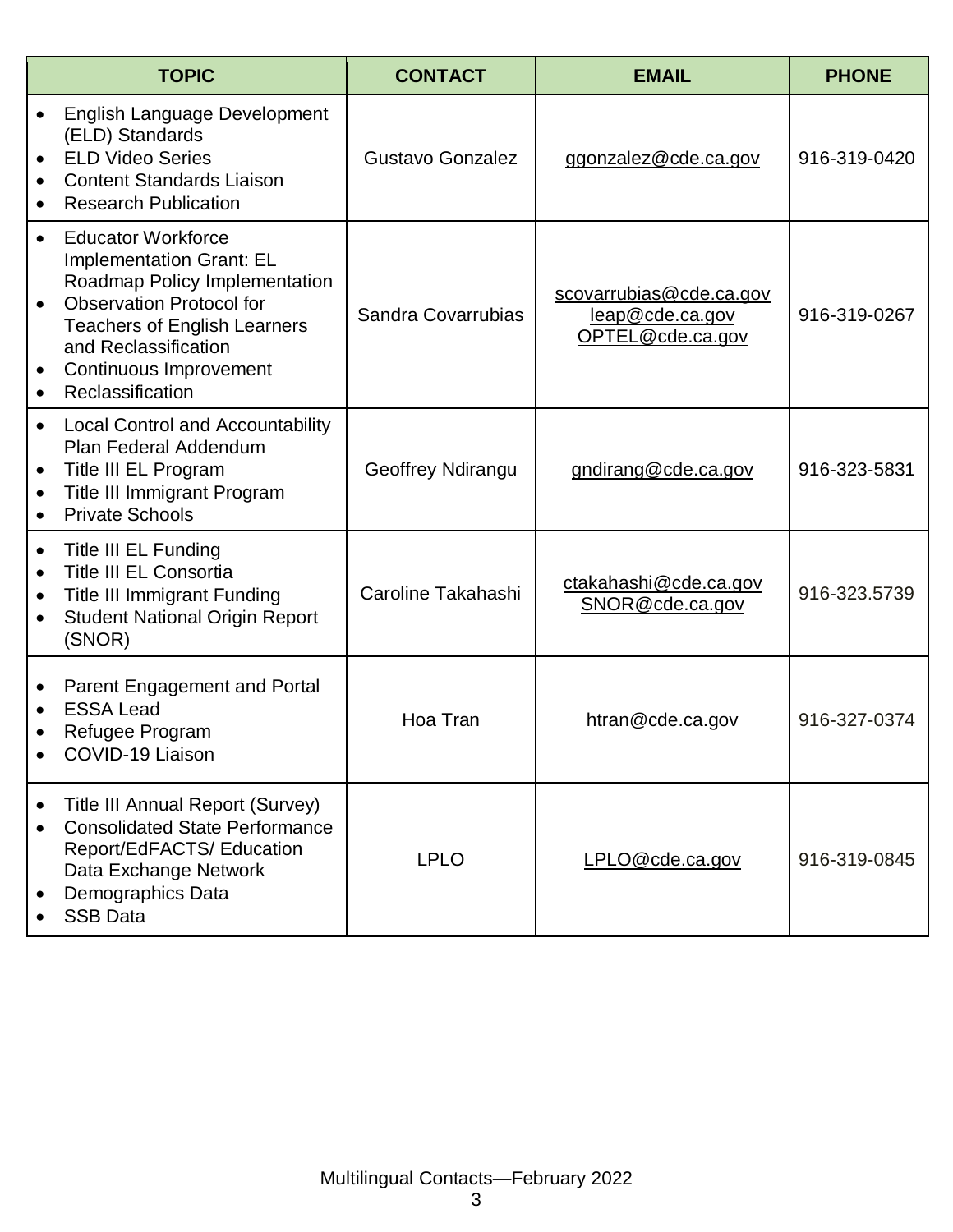# **Technical Assistance and Monitoring Office (TAMO)**

**Administrator:** Theresa Hawk **Phone:** 916-319-0845

|           | <b>TOPIC</b>                     | <b>CONTACT</b>         | <b>EMAIL</b>         | <b>PHONE</b> |
|-----------|----------------------------------|------------------------|----------------------|--------------|
| $\bullet$ | Federal Program Monitoring (FPM) | Emily Ingram           | eingram@cde.ca.gov   | 916-319-9620 |
|           | <b>General Inquiries</b>         | <b>TAMO</b>            | TAMO@cde.ca.gov      | 916-319-0845 |
|           | <b>FPM</b>                       | Gegigula Dlamini       | gdlamini@cde.ca.gov  | 916-319-0704 |
|           | <b>FPM</b>                       | <b>Austin McKeever</b> | amckeever@cde.ca.gov | 916-319-0228 |
|           | <b>FPM Office Liaison</b>        | Ivan Tiet              | itiet@cde.ca.gov     | 916-323-5808 |
|           | <b>FPM</b>                       | William Vang           | wyang@cde.ca.gov     | 916-323-4872 |
|           | <b>FPM</b>                       | Stephanie Woo          | swoo@cde.ca.gov      | 916-323-1025 |

For questions related to Title III compliance, please contact your FPM EL Reviewer.

**Federal Program Monitoring Office Administrator:** Clement Mok **Phone:** 916-319-0935

#### **Federal Program Management Lead Consultant Assignments 2020–21**

| <b>REGIONS</b> | <b>CONSULTANT</b>      | <b>PHONE/EMAIL</b>                          |
|----------------|------------------------|---------------------------------------------|
| 7, 8           | Seyed Dibaji Foroshani | 916-319-0375<br>sdibajiforoshani@cde.ca.gov |
| 3, 10          | Ben Kingsbury          | 916-319-0321<br>bkingsbury@cde.ca.gov       |
| 11             | Malik Abdul-Khaliq     | 916-319-0958<br>mabdulkhaliq@cde.ca.gov     |
| 1, 2, 5        | April Woodcheke        | 916-319-0300<br>awoodcheke@cde.ca.gov       |
| 6, 9           | Jessica Gray           | 916-319-0585<br>jgray@cde.ca.gov            |
| $\overline{4}$ | Arik Rub               | 916-319-0953<br>arub@cde.ca.gov             |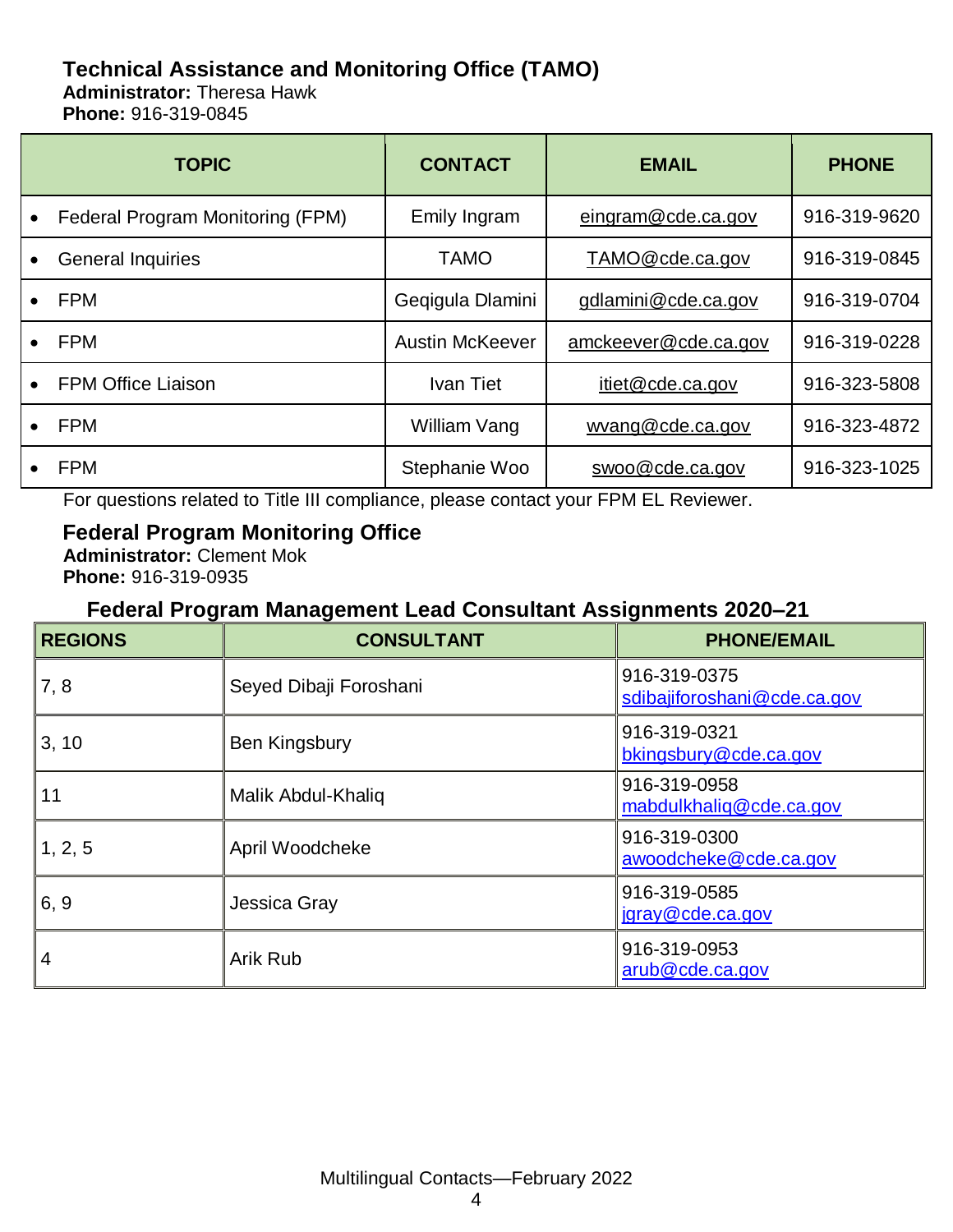## **Title I Monitoring and Support Office**

**Administrator:** Monique Moton **Phone:** 916-319-0733

## **Title I Consultant Assignments 2020–21**

| <b>REGIONS</b> | <b>CONSULTANT</b>        | <b>PHONE/EMAIL</b>                        |
|----------------|--------------------------|-------------------------------------------|
| 7              | Linda Moscatelli         | 916-319-0251<br>Imoscatelli@cde.ca.gov    |
| 11             | Oluwole Olukoya          | 916-319-0291<br>oolukoya@cde.ca.gov       |
| 10             | <b>Hamed Razawi</b>      | 916-319-0257<br>hrazawi@cde.ca.gov        |
| 2, 4           | Leigh Ann Sabicer-Chadha | 916-319-0728<br>Isabicerchadha@cde.ca.gov |
| 9              | Chimeng Yang             | 916-319-0735<br>cyang@cde.ca.gov          |
| 5, 8           | TBD                      | 916-319-0854<br>TIMSO@cde.ca.gov          |
| 1, 6           | Gurkamal Jagpal          | 916-319-0236<br>gjagpal@cde.ca.gov        |
| 3              | <b>All Consultants</b>   |                                           |

## **Educational Data Management Division**

**Director:** Jerry Winkler **Phone:** 916-324-1214

#### **Student Achievement and Support Division**

**Interim Director:** Carrie Lopes **Phone:** 916-319-0926

#### **Local Agency Systems Support Office**

**Administrator:** Joshua Strong **Phone:** 916-323-5233

| <b>TOPIC</b>                        | <b>CONTACT</b> | <b>PHONE</b> |
|-------------------------------------|----------------|--------------|
| Local Agency Systems Support Office | RaDene Girola  | 916-319-0380 |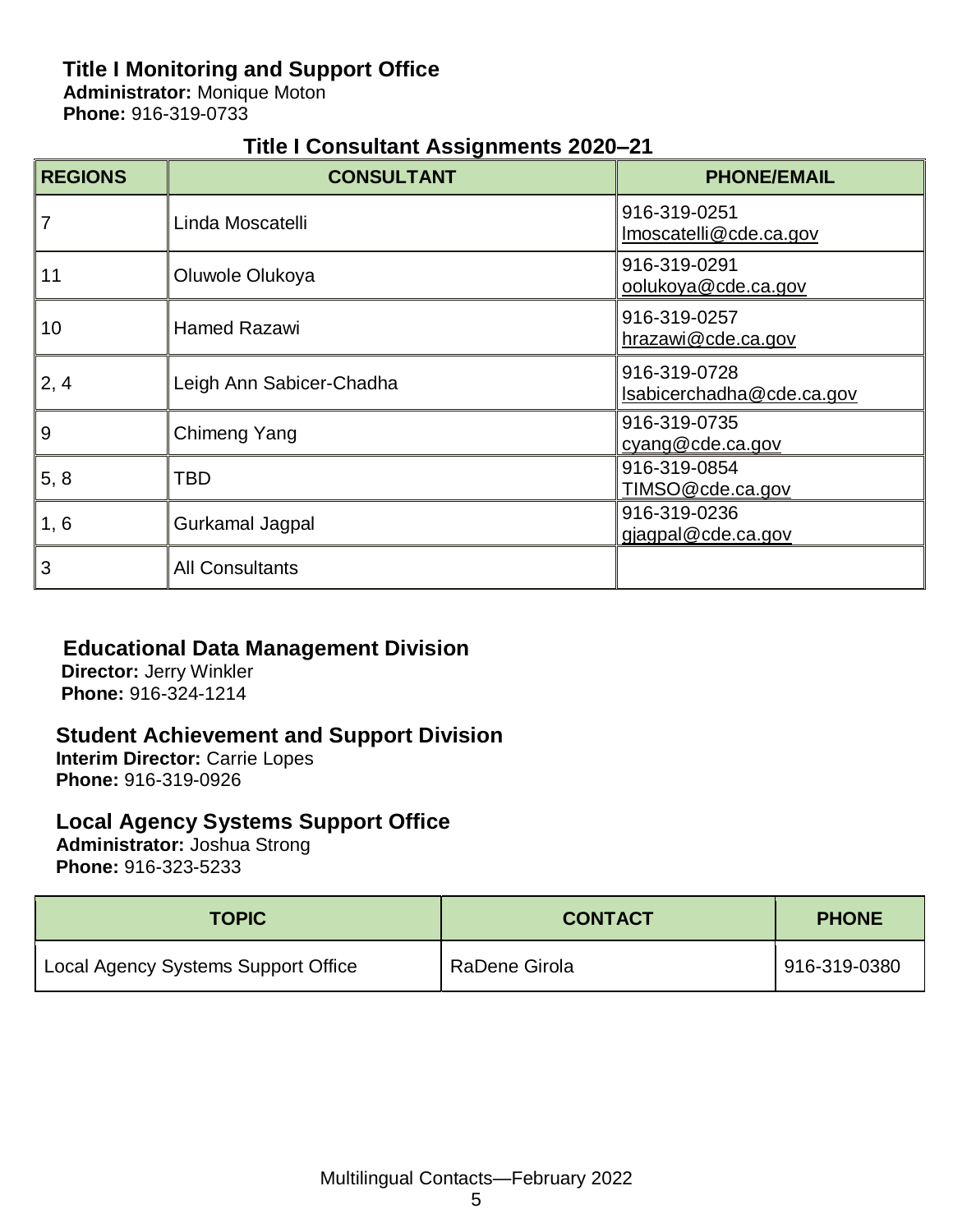## **System of Support Office**

**Administrator:** Anissa Sonnenburg **Phone:** 916-319-0632

| <b>TOPIC</b>             | <b>CONTACT</b> | <b>PHONE</b> |
|--------------------------|----------------|--------------|
| System of Support Office | Felicia Novoa  | 916-319-0302 |

## **Assessment Development and Administration Division**

**Director:** Mao Vang **Phone:** 916-319-0803

| <b>TOPIC</b>                                                              | <b>CONTACT</b>                                                    | <b>PHONE</b> |
|---------------------------------------------------------------------------|-------------------------------------------------------------------|--------------|
| English Language Proficiency and<br><b>Alternate Assessments</b>          | Traci Albee, Administrator                                        | 916-319-0569 |
| <b>English Language Proficiency</b><br>Assessments for California (ELPAC) | <b>Customer Support Center</b><br>elpac@cde.ca.gov                | 916-319-0784 |
| California Spanish Assessment                                             | Carla Najera-Kunsemiller, Education<br><b>Programs Consultant</b> | 916-319-0340 |

## **Curriculum, Frameworks, and Instructional Resources Division**

**Director:** Mike Torres **Phone:** 916-319-0803

| <b>TOPIC</b>                                                                     | <b>CONTACT</b>                                               | <b>PHONE</b> |
|----------------------------------------------------------------------------------|--------------------------------------------------------------|--------------|
| <b>Clearinghouse for Multilingual Documents</b>                                  | Carissa Richards, Education Programs<br>Consultant           | 916-319-0661 |
| <b>Instructional Resources: Core ELD</b><br><b>Materials and Video Resources</b> | Alejandro Hernández, Education<br><b>Programs Consultant</b> | 916-319-0445 |

#### **Analysis, Measurement, and Accountability Reporting Division**

**Director:** Cindy Kazanis **Phone:** 916-323-0869

| <b>TOPIC</b>                                                           | <b>CONTACT</b>                | <b>PHONE</b> |
|------------------------------------------------------------------------|-------------------------------|--------------|
| Office of Research Requests & Partnership                              | Jonathan Isler, Administrator | 916-319-0306 |
| Data Reporting Office                                                  | Huihui Xu, Administrator      | 916-319-0418 |
| <b>Accountability Development &amp; Policy</b><br><b>Analysis Unit</b> | Ryan Lam, Administrator       | 916-319-0411 |